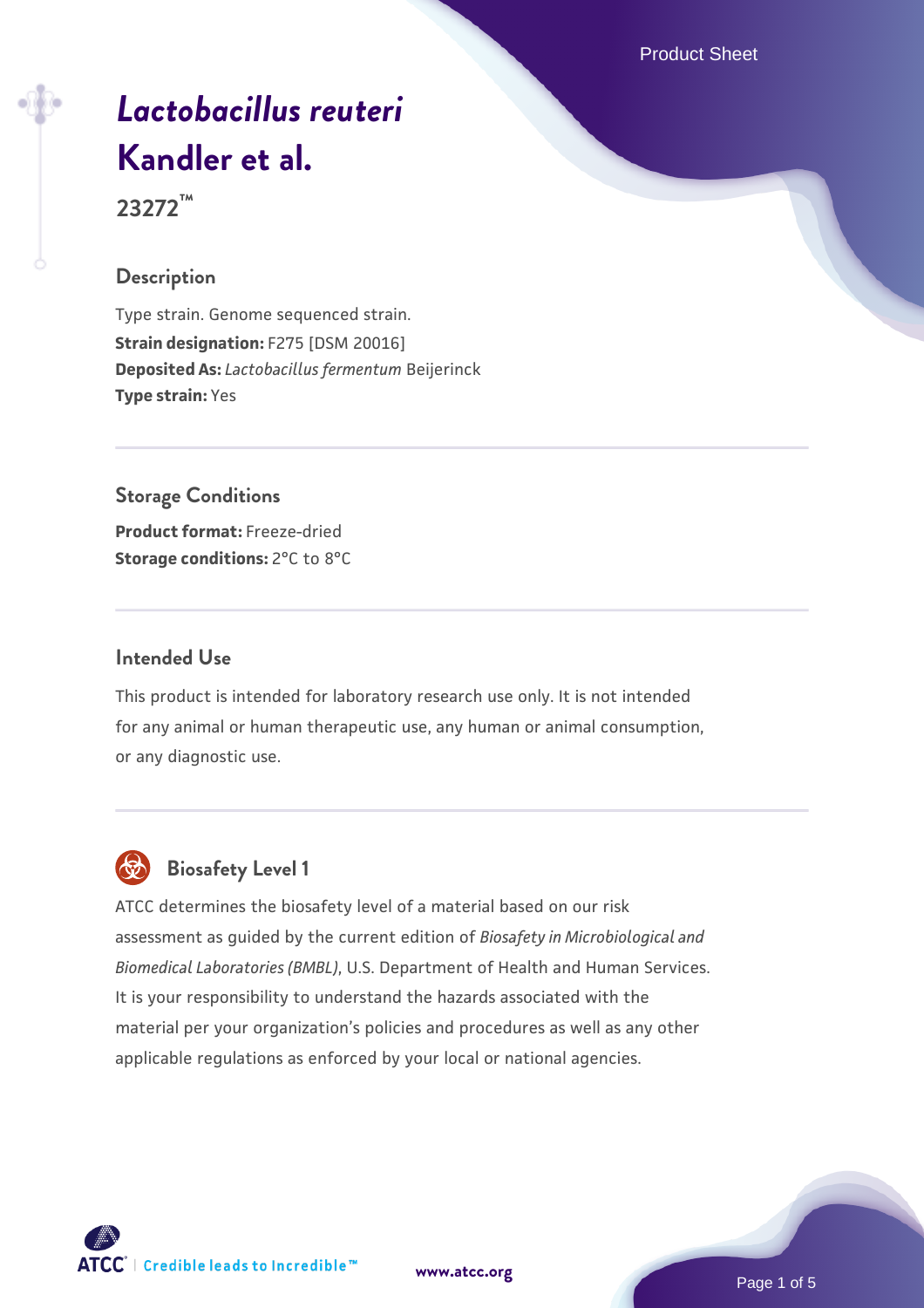ATCC highly recommends that appropriate personal protective equipment is always used when handling vials. For cultures that require storage in liquid nitrogen, it is important to note that some vials may leak when submersed in liquid nitrogen and will slowly fill with liquid nitrogen. Upon thawing, the conversion of the liquid nitrogen back to its gas phase may result in the vial exploding or blowing off its cap with dangerous force creating flying debris. Unless necessary, ATCC recommends that these cultures be stored in the vapor phase of liquid nitrogen rather than submersed in liquid nitrogen.

# **Certificate of Analysis**

For batch-specific test results, refer to the applicable certificate of analysis that can be found at www.atcc.org.

# **Growth Conditions**

**Medium:**  [ATCC Medium 416: Lactobacilli MRS Agar/Broth](https://www.atcc.org/-/media/product-assets/documents/microbial-media-formulations/4/1/6/atcc-medium-416.pdf?rev=b4280b8582cc4389a3bdf40c98a7fa03) **Temperature:** 37°C **Atmosphere:** Aerobic

# **Handling Procedures**

- 1. Open vial according to enclosed instructions.
- 2. Using a single tube of #416 broth (5 to 6 mL), withdraw approximately 0.5 to 1.0 mL with a Pasteur or 1.0 mL pipette. Rehydrate the entire pellet.
- 3. Aseptically transfer this aliquot back into the broth tube. Mix well.
- 4. Use several drops of the suspension to inoculate a #416 agar slant

**ATCC** | Credible leads to Incredible™

**[www.atcc.org](http://www.atcc.org)**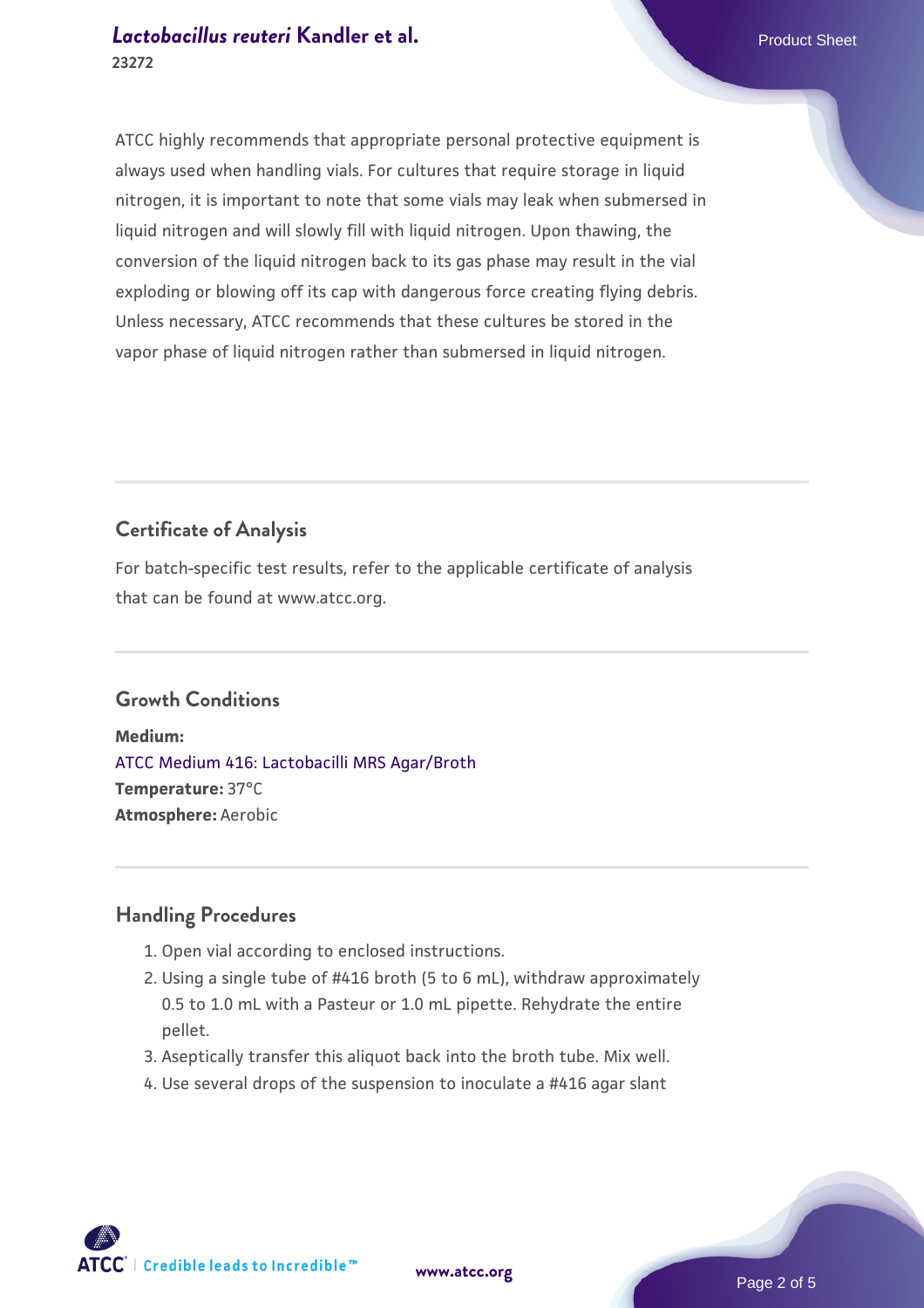and/or plate.

5. Incubate the tubes and plate at 37°C for 24 hours.

#### **Notes**

Purified genomic DNA of this strain is available as ATCC<sup>®</sup> 23272D-5™. Additional information on this culture is available on the ATCC<sup>®</sup> web site at www.atcc.org.

## **Material Citation**

If use of this material results in a scientific publication, please cite the material in the following manner: *Lactobacillus reuteri* Kandler et al. (ATCC 23272)

#### **References**

References and other information relating to this material are available at www.atcc.org.

#### **Warranty**

The product is provided 'AS IS' and the viability of ATCC® products is warranted for 30 days from the date of shipment, provided that the customer has stored and handled the product according to the information included on the product information sheet, website, and Certificate of Analysis. For living cultures, ATCC lists the media formulation and reagents that have been found to be effective for the product. While other unspecified media and reagents may also produce satisfactory results, a change in the ATCC and/or depositor-recommended protocols may affect the

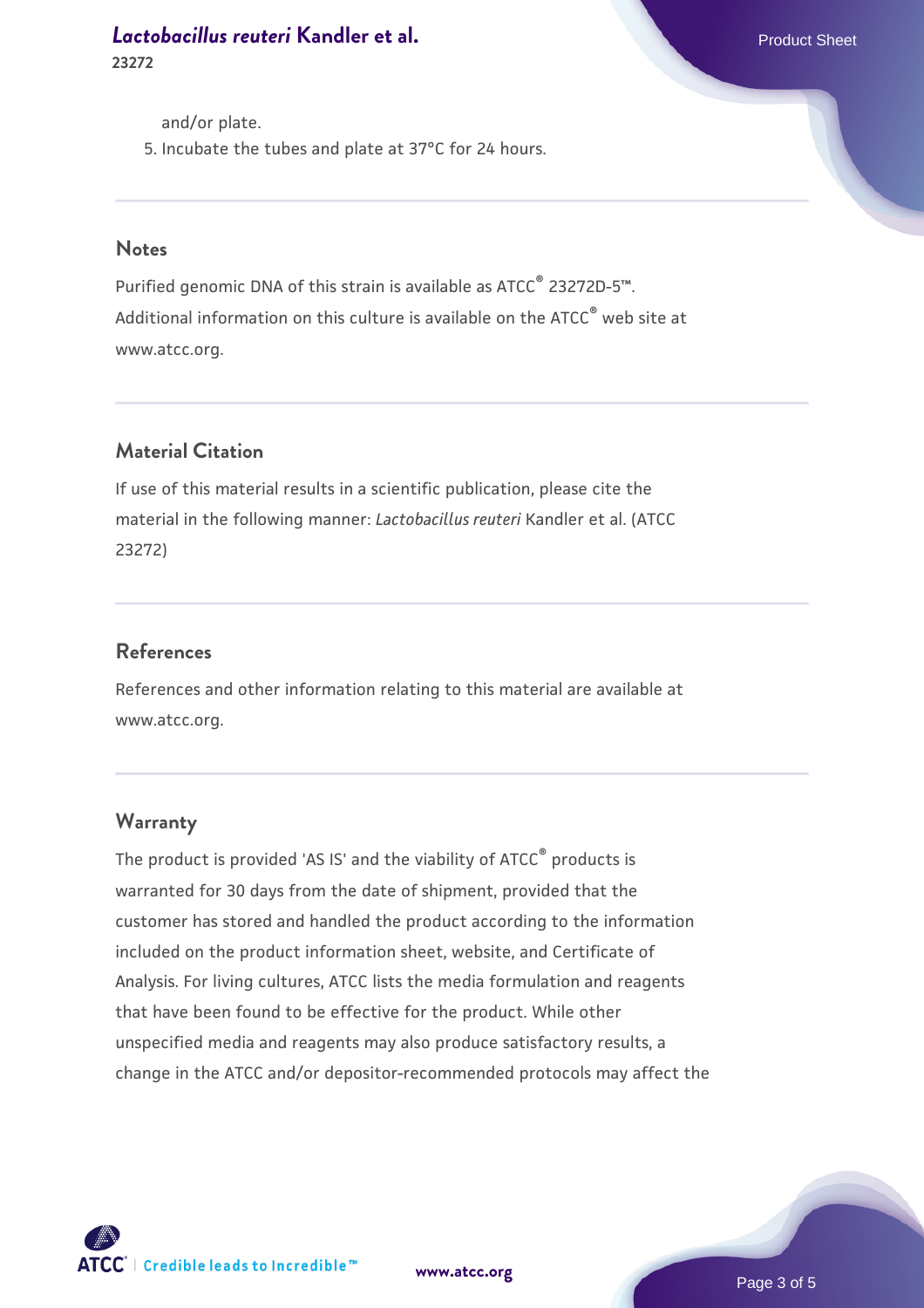recovery, growth, and/or function of the product. If an alternative medium formulation or reagent is used, the ATCC warranty for viability is no longer valid. Except as expressly set forth herein, no other warranties of any kind are provided, express or implied, including, but not limited to, any implied warranties of merchantability, fitness for a particular purpose, manufacture according to cGMP standards, typicality, safety, accuracy, and/or noninfringement.

#### **Disclaimers**

This product is intended for laboratory research use only. It is not intended for any animal or human therapeutic use, any human or animal consumption, or any diagnostic use. Any proposed commercial use is prohibited without a license from ATCC.

While ATCC uses reasonable efforts to include accurate and up-to-date information on this product sheet, ATCC makes no warranties or representations as to its accuracy. Citations from scientific literature and patents are provided for informational purposes only. ATCC does not warrant that such information has been confirmed to be accurate or complete and the customer bears the sole responsibility of confirming the accuracy and completeness of any such information.

This product is sent on the condition that the customer is responsible for and assumes all risk and responsibility in connection with the receipt, handling, storage, disposal, and use of the ATCC product including without limitation taking all appropriate safety and handling precautions to minimize health or environmental risk. As a condition of receiving the material, the customer agrees that any activity undertaken with the ATCC product and any progeny or modifications will be conducted in compliance with all applicable laws, regulations, and guidelines. This product is provided 'AS IS' with no representations or warranties whatsoever except as expressly set forth herein and in no event shall ATCC, its parents, subsidiaries, directors, officers, agents, employees, assigns, successors, and affiliates be liable for indirect, special, incidental, or consequential damages of any kind in connection with



**[www.atcc.org](http://www.atcc.org)**

Page 4 of 5